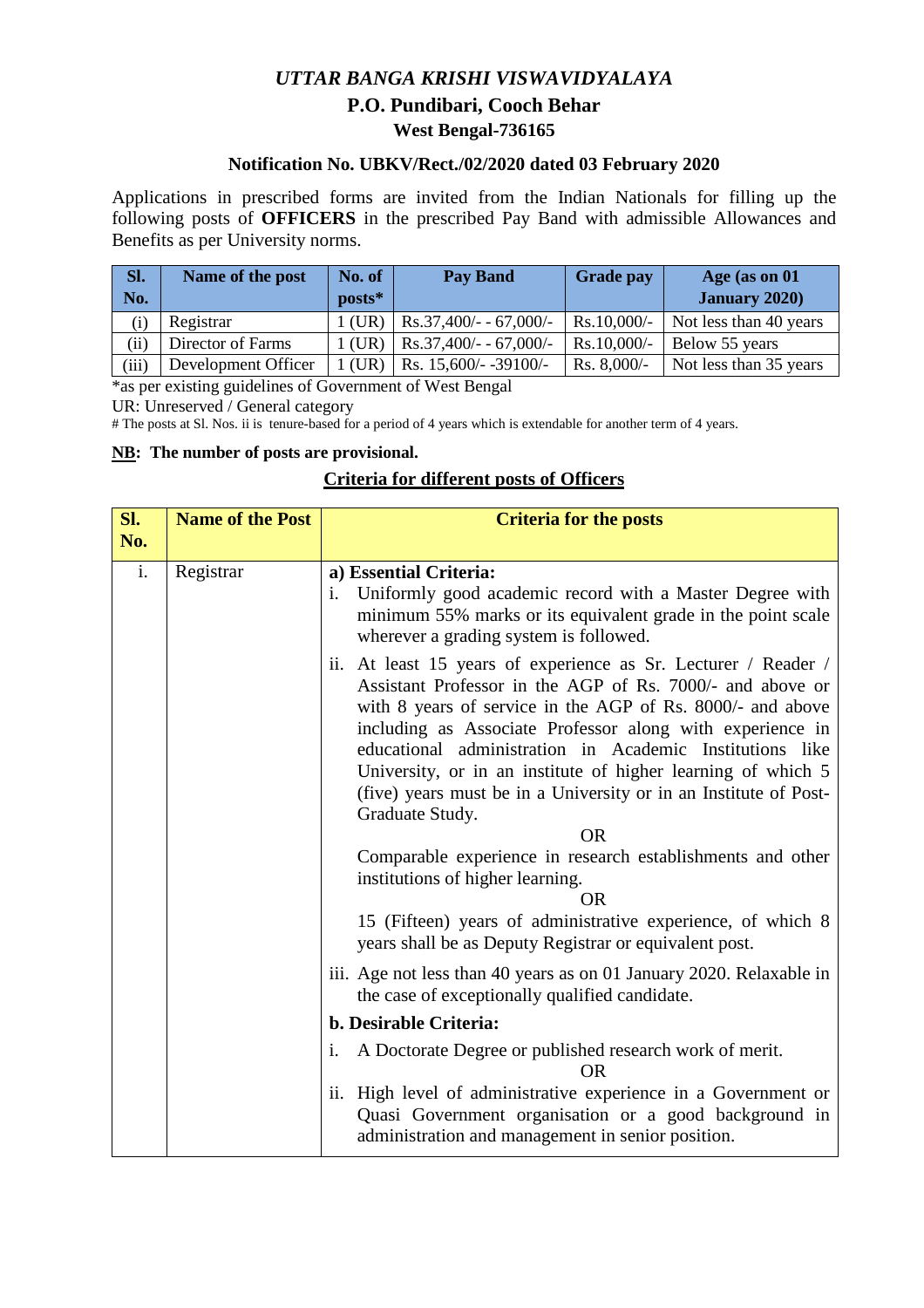# *UTTAR BANGA KRISHI VISWAVIDYALAYA*

Pundibari, Coochbehar 736165 (WB) **Notification No. UBKV/Rect./02/2020 dated 03 February 2020** 

| Sl.<br>No. | <b>Name of the Post</b> | <b>Criteria for the posts</b>                                                                                                                                                                                                                                                                                                                                                                                                                                                                                                                              |  |
|------------|-------------------------|------------------------------------------------------------------------------------------------------------------------------------------------------------------------------------------------------------------------------------------------------------------------------------------------------------------------------------------------------------------------------------------------------------------------------------------------------------------------------------------------------------------------------------------------------------|--|
| ii.        | Director of Farms       | a. Essential Criteria: (i) Uniformly good academic record with a<br>Master's Degree in Agronomy or recognized equivalent<br>qualifications with minimum 55% marks or its equivalent grade in<br>the point scale wherever a grading system is followed, (ii) At least<br>10 years' experience in the management of farms in a senior<br>administrative position, (iii) Knowledge of Agricultural conditions<br>in the country, preferably in the State of West Bengal.                                                                                      |  |
|            |                         | b. Desirable Criteria: (i) A Doctorate degree or equivalent<br>publications of merit in NAAS-rated journals in Agriculture or<br>Allied subjects, (ii) Proven capacity of leadership in organization<br>and management of large size State or University farms.                                                                                                                                                                                                                                                                                            |  |
| iii.       | Development<br>Officer  | a. Essential Criteria: (i) Uniformly good academic record with a<br>Master's Degree with minimum 55% marks or its equivalent grade<br>in the point scale wherever a grading system is followed, (ii) At<br>least 10 years' experience in a position involving supervision,<br>control and planning of administration of Colleges, Universities/<br>Institutes of Higher Learning or Government or Quasi<br>Government organization, (iii) Age not below 35 years as on 01<br>January 2020. Relaxable in the case of exceptionally qualified<br>candidates. |  |
|            |                         | <b>b. Desirable Criteria:</b> (i) A Doctoral degree or equivalent<br>published work of high standard, (ii) Experience of at least 7 years<br>in a University or in a Post-Graduate Research organization as<br>Assistant Registrar or equivalent post. In that case, records of<br>performance will be examined.                                                                                                                                                                                                                                           |  |

**N.B.:** *A relaxation of 5% marks may be provided at the Graduate and Master level for the SC/ST categories.*

All posts except those at Sl. Nos. ii is permanent. The posts at Sl. Nos. ii is tenure-based for a period of 4 years which is extendable for another term of 4 years.

Advance increments up to five in number may be allowed for exceptionally qualified and / or experienced candidates. The University has a provision of Career Advancement Scheme for its Officers as are approved by the State Govt. from time to time.

The University reserves the right not to fill up any post and to alter or modify any condition at any stage without adducing any reason thereof. Employed persons should apply through proper channel. No T.A./D.A. shall be admissible for appearing in the interview (or aptitude test as the case may be). On the basis of records/ testimonials, if unable to appear before the Selection Committee and formal approach is made to the University in that regard.

The candidates should attach documents as specified in the application form. ST candidates must attach self-attested copy of relevant certificate issued by the competent authority.

Incomplete applications and applications not accompanied with the prescribed fee (unless exempted) are liable to be rejected. No correspondence shall be entertained in this aspect.

Original documents in support of various claims should be produced at the time of interview.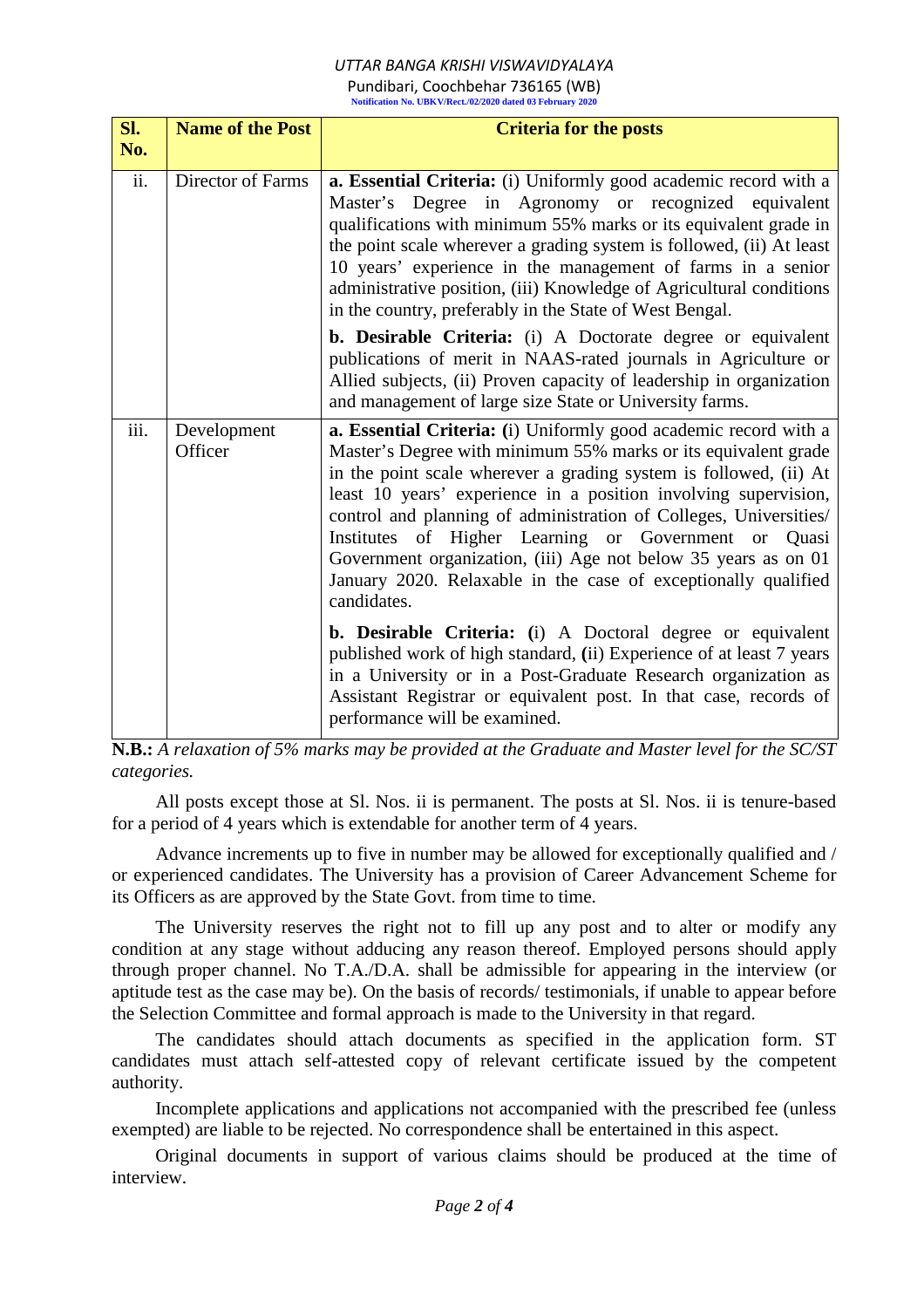#### *UTTAR BANGA KRISHI VISWAVIDYALAYA* Pundibari, Coochbehar 736165 (WB) **Notification No. UBKV/Rect./02/2020 dated 03 February 2020**

A candidate must be in sound health. He/she must be prepared to undergo such medical examination and satisfy such medical authority as required.

*Uttar Banga Krishi Viswavidyalaya* is a Govt. of West Bengal funded University. The grant of leave, pay, advance, traveling and other allowances, and other service conditions of the officers of the University are regulated in accordance with the relevant rules/ regulations/instructions of the *Uttar Banga Krishi Viswavidyalaya* / Govt. of WB from time to time.

The decision of the *Uttar Banga Krishi Viswavidyalaya* with regard to the eligibility or otherwise of any candidate based upon screening of the application and particulars / records submitted with the application by the candidate shall be final, and the University will not enter in to any correspondence in this regard with the ineligible candidates.

Canvassing in any manner shall lead to disqualification.

Interested candidates are required to apply in the prescribed form obtainable in the University website www.ubkv.ac.in with **Rs. 1000/- for UR/OBC-A/OBC-B OR Rs. 500/- for SC/ST candidates (or US\$100 for UR/OBC-A/OBC-B OR US\$50 for SC/ST candidates) as non-refundable application fee** to be paid electronically / online or through demand draft of any Nationalised Bank with name, address, post applied for and mobile number of the candidate hand-written tidily on the reverse side of the demand draft / electronic / online transaction receipt / proof of electronic / online payment.

Separate non-refundable application fee has to be paid for each and every post applied for.

Payment may be made by demand draft in favour of "**UTTAR BANGA KRISHI VISWAVIDYALAYA" or** electronically through ''NEFT" / "SWIFT" **(Name of account holder: UTTAR BANGA KRISHI VISWAVIDYALAYA; Name of bank: State Bank of India; Branch address: Sagardighi square, Cooch Behar 736101 (WB); Account no. 11323855619; IFSC code: SBIN0000058; SWIFT code: SBININBB335)**.

**Candidates, who have applied in response to earlier advertisement, vide reference no. UBKV/Rect./03/2019 dated 27 Feb 2019, for the post Director of Farm (Sl. No. ii), need to apply again; however, they may upgrade their qualification and experience, if any.** 

**The filled-in application forms (super scribed as "Application Form for the post of**  ..............., Category............." with full address of the candidate at the left side of the **envelope) shall have to reach the office of the Registrar (Recruitment Section),** *Uttar Banga Krishi Viswavidyalaya***, P.O. Pundibari, Dist. Cooch Behar, Pin-736165, West Bengal within 05 March, 2020 (Thursday)**. However, no application form without accompanying the demand draft of requisite non-refundable application fee will be considered. Mere possession of the essential qualification shall not make an applicant entitled to be called for interview. Age may be relaxed for exceptionally qualified /experienced candidates. Application incomplete in any respect will be rejected without adducing any reason thereof.

Employed person shall apply through proper channel. In case of anticipatory delay they may, however, send an **ADVANCE COPY** (clearly mentioning 'ADVANCE COPY OF APPLICATION') with requisite fee (with original demand draft / electronic / online transaction receipt / proof of electronic / online payment of requisite fee) **within 05 March, 2020 (Thursday).** The original copy of application, duly forwarded by the employer with the No Objection Certificate as per stipulated format "**Certificate of Verification by Employer"** as provided in the application form, has to mandatorily reach the office of **The Registrar (Recruitment Section),** *Uttar Banga Krishi Viswavidyalaya***, P.O. Pundibari, Dist. Cooch Behar, Pin-736165, West Bengal** on or before the date of interview (if called for).